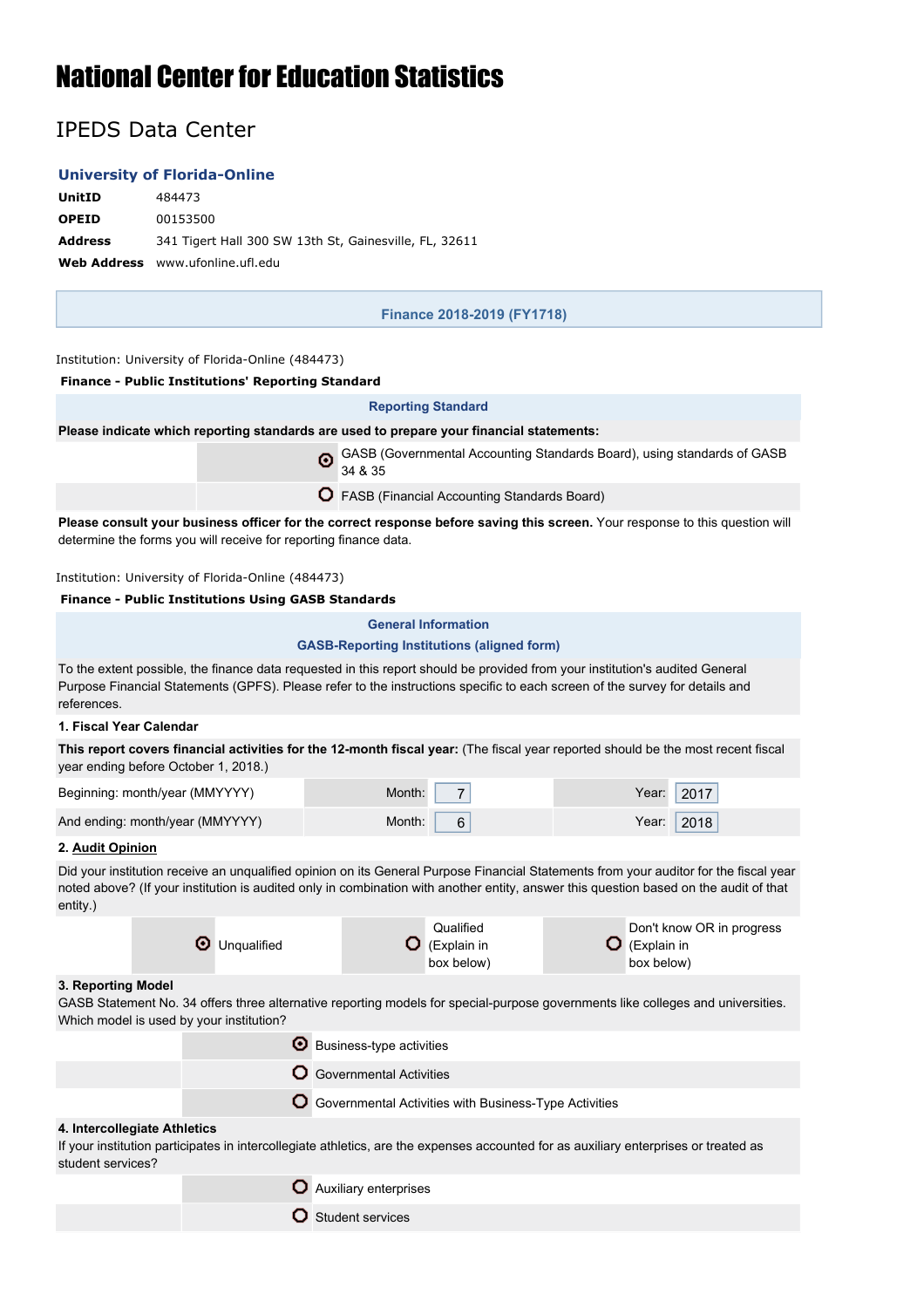|                                                            | О | Does not participate in intercollegiate athletics                                                                                  |  |
|------------------------------------------------------------|---|------------------------------------------------------------------------------------------------------------------------------------|--|
|                                                            |   | O Other (specify in box below)                                                                                                     |  |
| 5. Endowment Assets                                        |   | Does this institution or any of its foundations or other affiliated organizations own endowment assets?                            |  |
|                                                            |   | $\odot$ No                                                                                                                         |  |
|                                                            |   | ◯ Yes - (report endowment assets)                                                                                                  |  |
| 6. Pension<br><b>General Purpose Financial Statements?</b> |   | Does your institution include pension liabilities, expenses, and/or deferrals for one or more defined benefit pension plans in its |  |
|                                                            |   | $\odot$ No                                                                                                                         |  |
|                                                            |   | $O$ Yes                                                                                                                            |  |
|                                                            |   |                                                                                                                                    |  |
|                                                            |   | You may use the space below to provide context for the data you've reported above.                                                 |  |
|                                                            |   |                                                                                                                                    |  |

#### **Part A - Statement of Net Position Page 1**

**Fiscal Year: July 1, 2017 - June 30, 2018**

**If your institution is a parent institution then the amounts reported in Parts A and D should include ALL of your child institutions**

| Line no. |                                                 | Current year amount | Prior year amount |
|----------|-------------------------------------------------|---------------------|-------------------|
|          | <b>Assets</b>                                   |                     |                   |
| 01       | Total current assets                            | 8,778,000           | 7,000,000         |
|          |                                                 |                     |                   |
| 31       | Depreciable capital assets, net of depreciation | $\mathsf{O}\xspace$ | 0                 |
| 04       | Other noncurrent assets<br>CV=[A05-A31]         | $\mathbf 0$         |                   |
| 05       | Total noncurrent assets                         | 0                   | 0                 |
|          |                                                 |                     |                   |
| 06       | <b>Total assets</b><br>CV=(A01+A05)             | 8,778,000           | 7,000,000         |
| 19       | Deferred outflows of resources                  |                     | 0                 |
|          |                                                 |                     |                   |
|          | <b>Liabilities</b>                              |                     |                   |
| 07       | Long-term debt, current portion                 | $\pmb{0}$           | 0                 |
| 08       | Other current liabilities<br>CV=(A09-A07)       | 457,000             | 478,000           |
| 09       | Total current liabilities                       | 457,000             | 478,000           |
|          |                                                 |                     |                   |
| 10       | Long-term debt                                  | $\pmb{0}$           | $\bf{0}$          |
| 11       | Other noncurrent liabilities<br>CV=(A12-A10)    | 0                   |                   |
| 12       | Total noncurrent liabilities                    | $\pmb{0}$           | 0                 |
|          |                                                 |                     |                   |
| 13       | <b>Total liabilities</b>                        | 457,000             | 478,000           |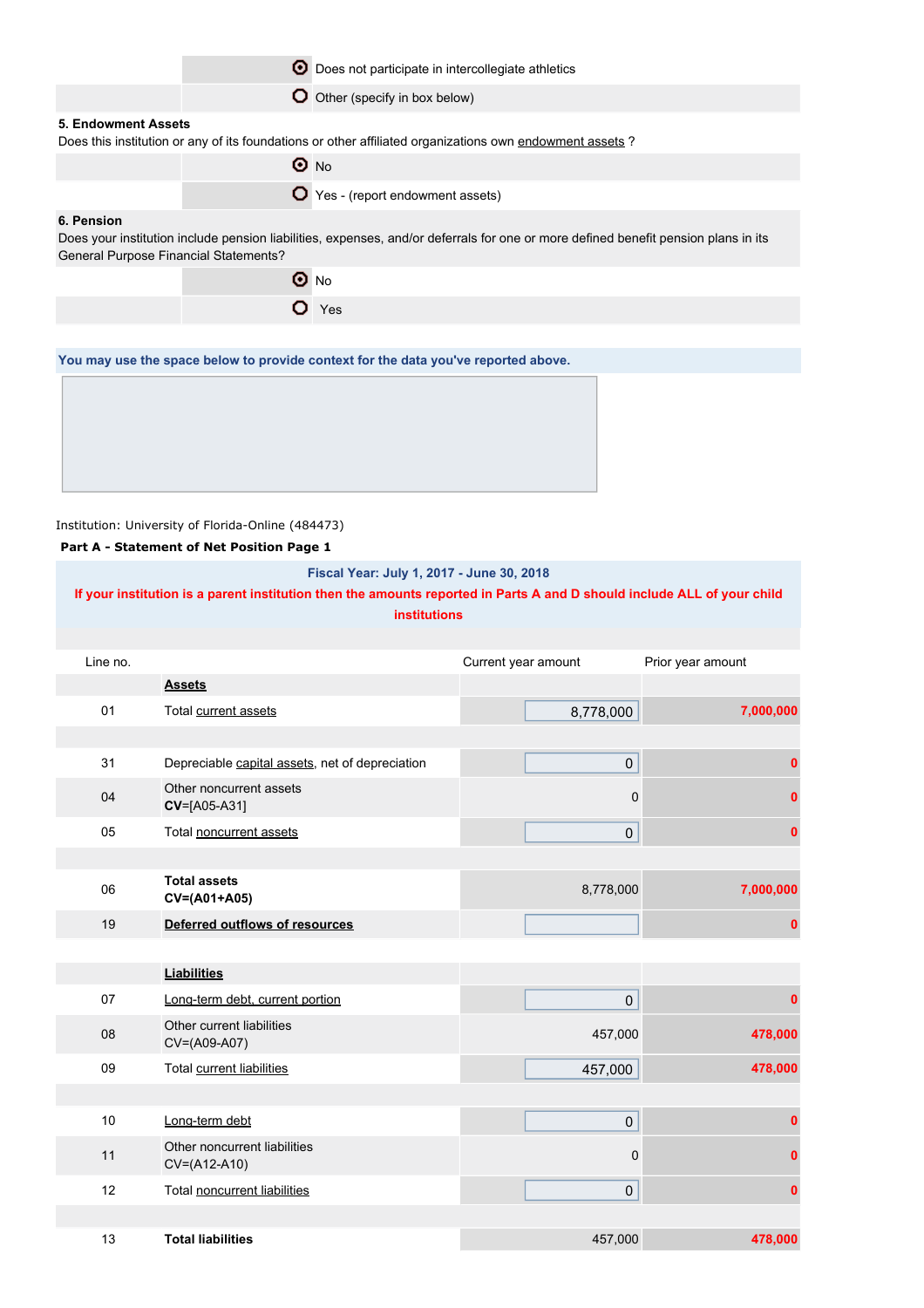|                                                                                    | CV=(A09+A12)                                    |           |           |  |
|------------------------------------------------------------------------------------|-------------------------------------------------|-----------|-----------|--|
| 20                                                                                 | Deferred inflows of resources                   |           | 0         |  |
|                                                                                    |                                                 |           |           |  |
|                                                                                    | <b>Net Position</b>                             |           |           |  |
| 14                                                                                 | Invested in capital assets, net of related debt | 0         | 0         |  |
| 15                                                                                 | Restricted-expendable                           | 0         | 0         |  |
| 16                                                                                 | Restricted-nonexpendable                        | 0         | 0         |  |
| 17                                                                                 | Unrestricted<br>CV=[A18-(A14+A15+A16)]          | 8,321,000 | 6,522,000 |  |
| 18                                                                                 | <b>Net position</b><br>CV=[(A06+A19)-(A13+A20)] | 8,321,000 | 6,522,000 |  |
|                                                                                    |                                                 |           |           |  |
| You may use the space below to provide context for the data you've reported above. |                                                 |           |           |  |
|                                                                                    |                                                 |           |           |  |

### **Part A - Statement of Net Position Page 2**

**Fiscal Year: July 1, 2017 - June 30, 2018**

| Line No. | Description                                                           | Ending balance       | Prior year<br>Ending balance |
|----------|-----------------------------------------------------------------------|----------------------|------------------------------|
|          | <b>Capital Assets</b>                                                 |                      |                              |
|          |                                                                       |                      |                              |
| 21       | <b>Land and land improvements</b>                                     | 0                    |                              |
| 22       | Infrastructure                                                        | 0                    |                              |
| 23       | <b>Buildings</b>                                                      | 0                    | ŋ                            |
| 32       | Equipment, including art and library collections                      | 0                    | n                            |
| 27       | Construction in progress                                              | 0                    | ŋ                            |
|          | <b>Total for Plant, Property and Equipment</b><br>$CV = (A21 +  A27)$ | $\mathbf{\bullet}$ 0 | n                            |
| 28       | <b>Accumulated depreciation</b>                                       | ⊕<br>0               | ŋ                            |
| 33       | Intangible assets, net of accumulated amortization                    | 0                    | ŋ                            |
| 34       | Other capital assets                                                  | 0                    | 0                            |

**You may use the space below to provide context for the data you've reported above.**

Institution: University of Florida-Online (484473)

**Part D - Summary of Changes In Net Position**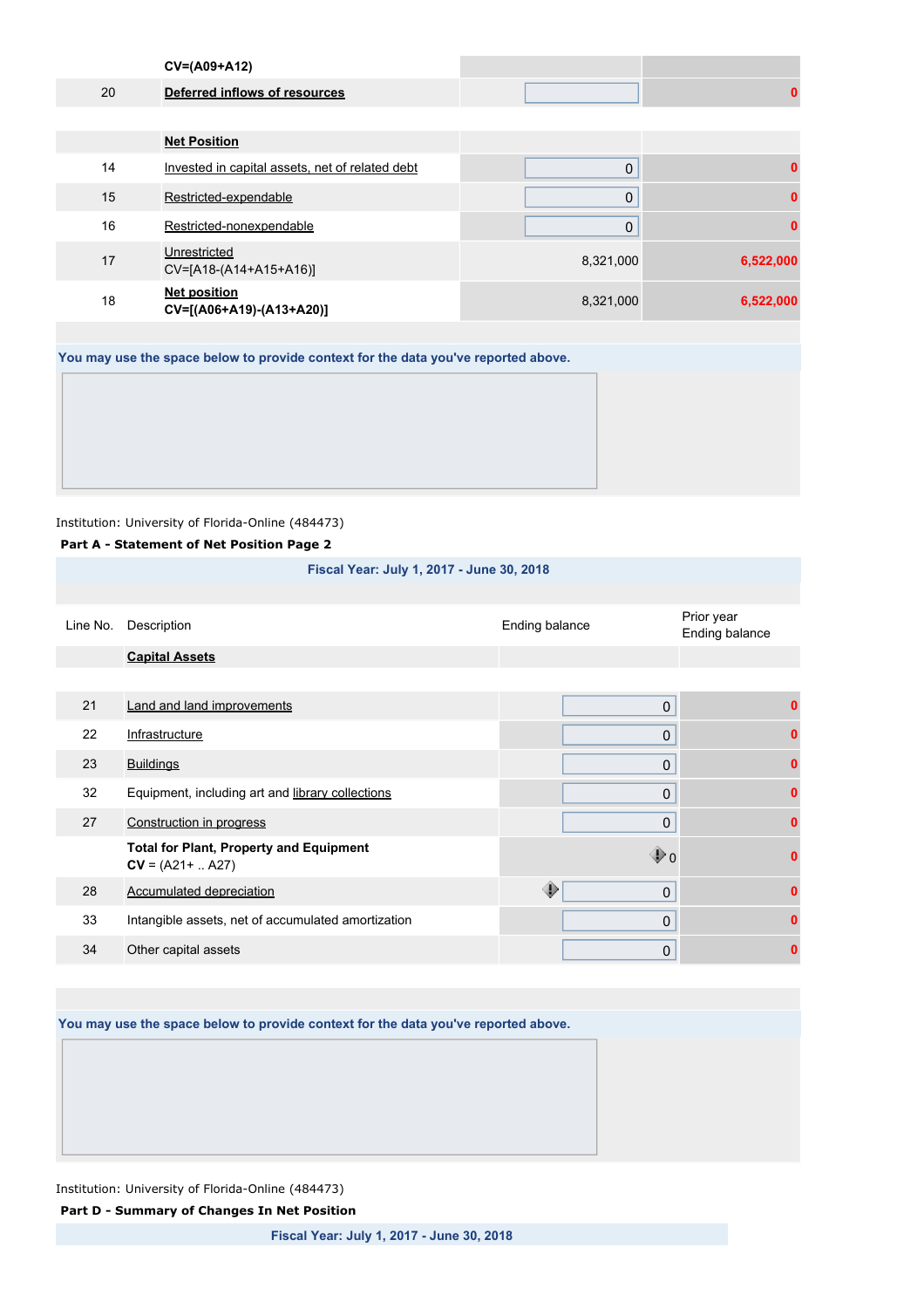#### **If your institution is a parent institution then the amounts reported in Parts A and D should include ALL of your child institutions**

| Line No. | Description                                                                                      | Current year amount | Prior year amount |
|----------|--------------------------------------------------------------------------------------------------|---------------------|-------------------|
| 01       | Total revenues and other<br>additions for this institution AND<br>all of its child institutions  | 15,542,000          | 11,860,000        |
|          |                                                                                                  |                     |                   |
| 02       | Total expenses and deductions<br>for this institution AND all of its<br>child institutions       | 13,743,000          | 12,195,000        |
|          |                                                                                                  |                     |                   |
| 03       | Change in net position during<br>year<br>$CV=(D01-D02)$                                          | 1,799,000           | $-335,000$        |
| 04       | Net position beginning of year<br>for this institution AND all of its<br>child institutions      | 6,522,000           | 6,857,000         |
| 05       | Adjustments to beginning net<br>position and other gains or<br>losses<br>$CV=[D06-(D03+D04)]$    | $\Omega$            | 0                 |
| 06       | Net position end of year for this<br>institution AND all of its child<br>institutions (from A18) | 8,321,000           | 6,522,000         |

**The notes below provide context for the data reported above and should reflect whether the institution was impacted by implementation of GASB 74/75 - Reporting for Postemployment Benefits Other than Pension (OPEB).**

• Institutions NOT impacted by GASB 74/75 (e.g., cases where the system office or another entity absorbs all the OPEB liabilities/assets for the campuses) should select option (1) "Non-applicable..." from the dropdown menu and enter any additional comments in the context box.

• Institutions impacted by GASB 74/75 should include the full net OPEB liability/asset in line 05 and 06 and select either the 2nd or 3rd option.

*\*\*\*Choosing option (2) will require you to enter the amount of the net OPEB liability/asset in the context box using a specific number format ###,###,###. Choosing option (3) will allow you to enter the amount of the net OPEB liability/asset in the context box AND any other comments to explain the data. Place the OPEB amount in parentheses using the format (###,###,###) prior to entering the explanation text.\*\*\**

(1) Non-applicable. The institution's net position was not impacted by GASB Statement 74/75.

Institution: University of Florida-Online (484473)

**Part E - Scholarships and Fellowships**

#### **Fiscal Year: July 1, 2017 - June 30, 2018**

**Do not report Federal Direct Student Loans (FDSL) anywhere in this section.**

| Line No. | <b>Scholarships and Fellowships</b>                | <b>Current year amount</b> | <b>Prior year amount</b> |
|----------|----------------------------------------------------|----------------------------|--------------------------|
| 01       | Pell grants (federal)                              | 4.547.000                  | 3,267,000                |
| 02       | Other federal grants (Do NOT include FDSL amounts) |                            |                          |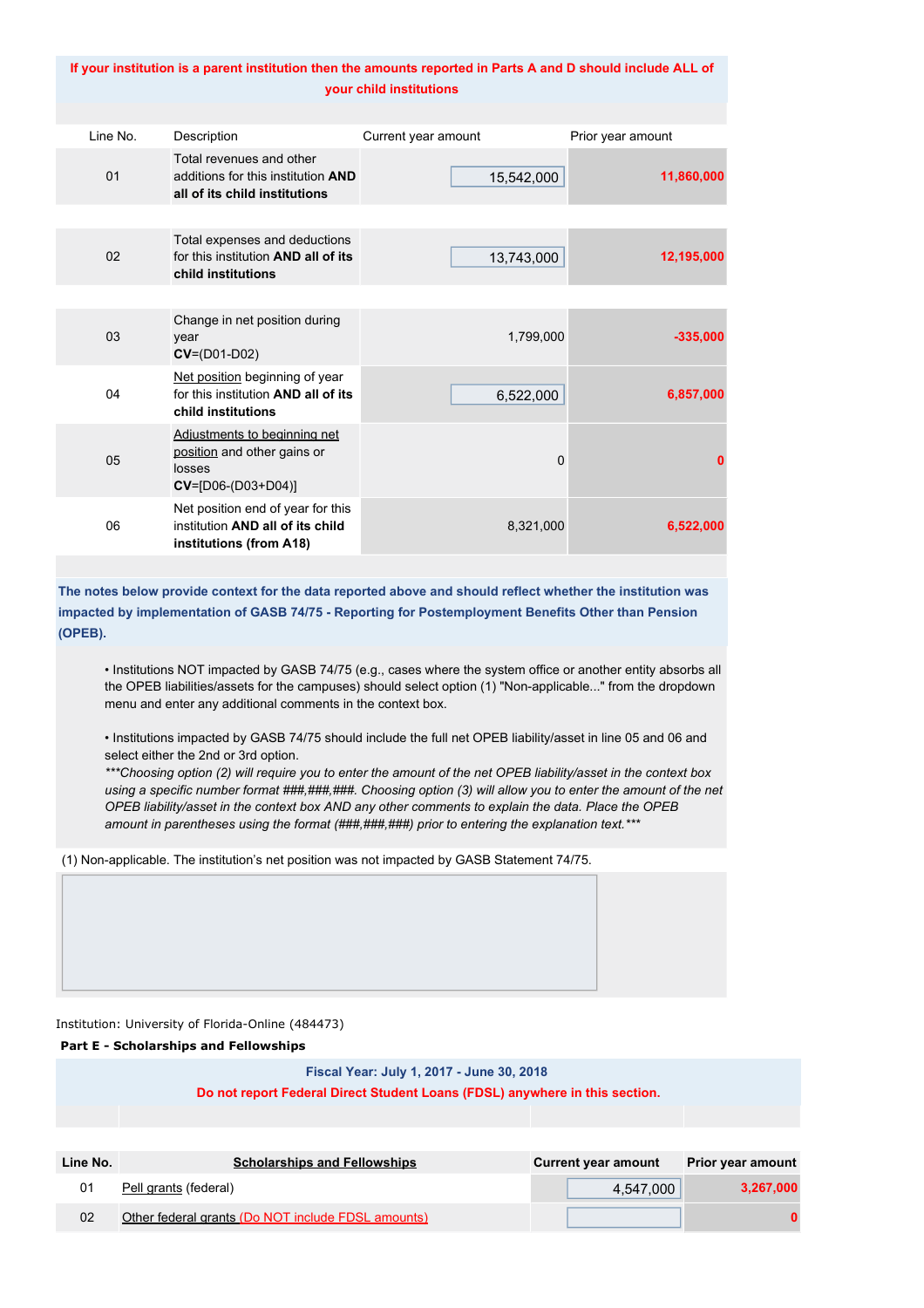| 03 | Grants by state government                                                                                                                                                   | 3,487,000               | 1,144,000 |
|----|------------------------------------------------------------------------------------------------------------------------------------------------------------------------------|-------------------------|-----------|
| 04 | Grants by local government                                                                                                                                                   | 0                       |           |
| 05 | Institutional grants from restricted resources                                                                                                                               | 1,366,000               | 1,342,000 |
| 06 | Institutional grants from unrestricted resources<br>$CV = [E07-(E01++E05)]$                                                                                                  | 0                       | n         |
| 07 | Total revenue that funds scholarships and fellowships                                                                                                                        | ◈<br>9,400,000          | 5,753,000 |
|    |                                                                                                                                                                              |                         |           |
|    | Discounts and Allowances                                                                                                                                                     |                         |           |
| 08 | Discounts and allowances applied to tuition and fees                                                                                                                         | ◈<br>9,400,000          | 5,753,000 |
| 09 | Discounts and allowances applied to sales and services of<br>auxiliary enterprises                                                                                           | $\mathbf 0$             |           |
| 10 | Total discounts and allowances<br>$CV=(E08+E09)$                                                                                                                             | 9,400,000               | 5,753,000 |
|    |                                                                                                                                                                              |                         |           |
| 11 | Net scholarships and fellowships expenses after deducting<br>discounts and allowances<br>CV= (E07-E10) This amount will be carried forward to C10 of the<br>expense section. | $\mathbf{\mathbb{D}}_0$ |           |

**You may use the space below to provide context for the data you've reported above.**

Institution: University of Florida-Online (484473)

#### **Part B - Revenues by Source (1)**

#### **Fiscal Year: July 1, 2017 - June 30, 2018**

|    | Line No. Source of Funds                                                                 | <b>Current year amount</b> | Prior year amount |
|----|------------------------------------------------------------------------------------------|----------------------------|-------------------|
|    | <b>Operating Revenues</b>                                                                |                            |                   |
| 01 | Tuition and fees, after deducting discounts & allowances                                 | 1,074,000                  | 1,073,000         |
|    | Grants and contracts - operating                                                         |                            |                   |
| 02 | Federal operating grants and contracts                                                   | $\mathbf 0$                |                   |
| 03 | State operating grants and contracts                                                     | $\mathbf 0$                | 0                 |
| 04 | Local government/private operating grants and contracts                                  | 1,366,000                  | 1,342,000         |
|    | 04a Local government operating grants and contracts                                      | 0                          |                   |
|    | 04b Private operating grants and contracts                                               | 1,366,000                  | 1,342,000         |
| 05 | Sales and services of auxiliary enterprises.<br>after deducting discounts and allowances | $\mathbf 0$                | Ω                 |
| 06 | Sales and services of hospitals.<br>after deducting patient contractual allowances       | $\mathbf 0$                |                   |
| 26 | Sales and services of educational activities                                             | $\mathbf 0$                |                   |
| 07 | Independent operations                                                                   | $\mathbf{0}$               |                   |
| 08 | Other sources - operating<br>$CV=[B09-(B01++B07)]$                                       | $\mathbf 0$                | Ω                 |
| 09 | Total operating revenues                                                                 | 2,440,000                  | 2,415,000         |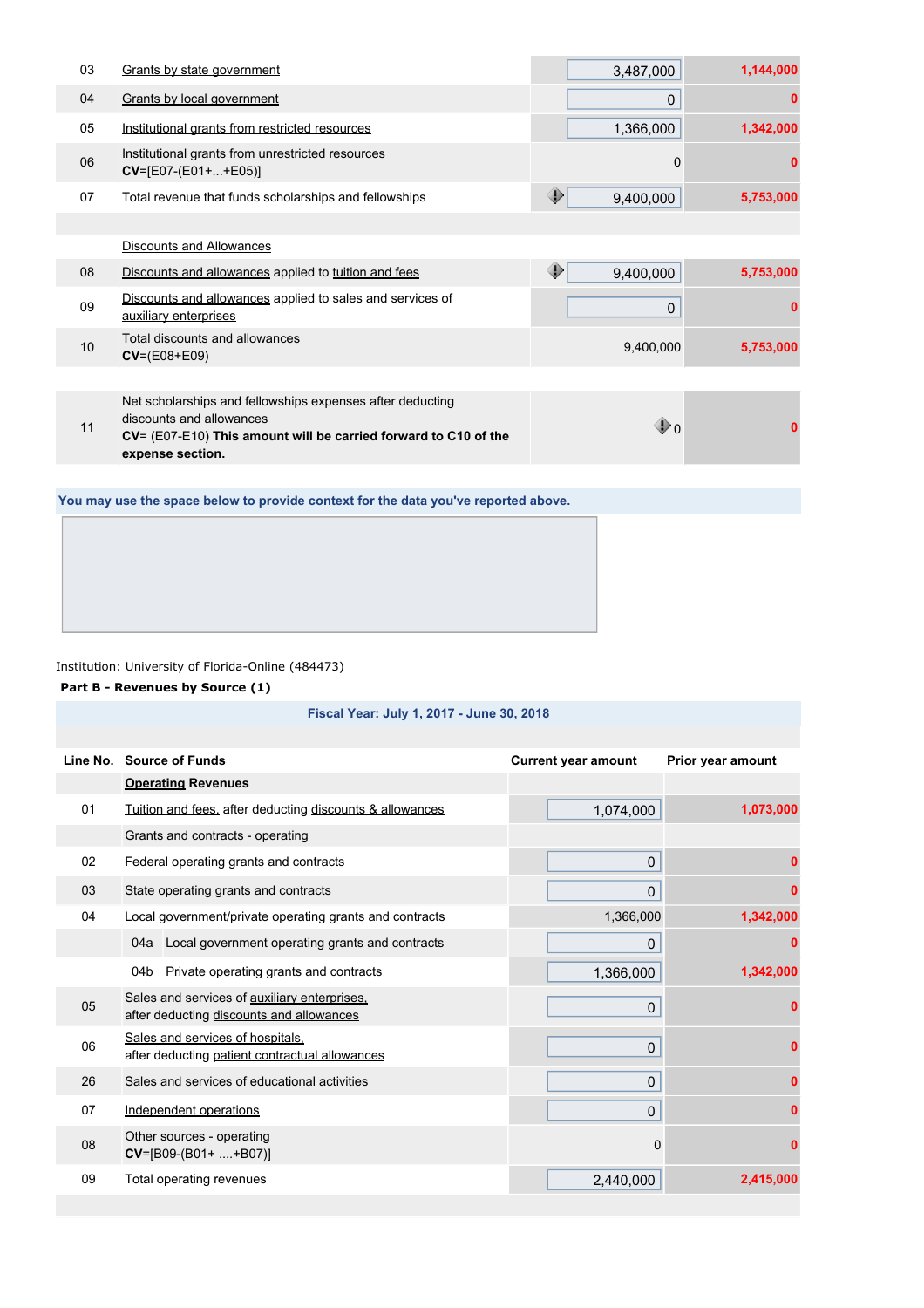# **Part B - Revenues by Source (2)**

#### **Fiscal Year: July 1, 2017 - June 30, 2018**

| Line No. | Source of funds                                                                   | <b>Current year amount</b> | Prior year amount |
|----------|-----------------------------------------------------------------------------------|----------------------------|-------------------|
|          | <b>Nonoperating Revenues</b>                                                      |                            |                   |
| 10       | Federal appropriations                                                            | 0                          | 0                 |
| 11       | State appropriations                                                              | 5,068,000                  | 5,034,000         |
| 12       | Local appropriations, education district taxes, and<br>similar support            | $\mathbf{0}$               |                   |
|          | Grants-nonoperating                                                               |                            |                   |
| 13       | Federal nonoperating grants Do NOT include<br><b>Federal Direct Student Loans</b> | 4,547,000                  | 3,267,000         |
| 14       | State nonoperating grants                                                         | 3,487,000                  | 1,144,000         |
| 15       | Local government nonoperating grants                                              | 0                          | n                 |
| 16       | Gifts, including contributions from affiliated<br>organizations                   | $\mathbf 0$                | n                 |
| 17       | Investment income                                                                 | 0                          | 0                 |
| 18       | Other nonoperating revenues<br>$CV=[B19-(B10++B17)]$                              | $\mathbf 0$                | 0                 |
| 19       | Total nonoperating revenues                                                       | 13,102,000                 | 9,445,000         |
| 27       | Total operating and nonoperating revenues<br>CV=[B19+B09]                         | 15,542,000                 | 11,860,000        |
| 28       | 12-month Student FTE from E12                                                     | 2,352                      | 1,807             |
| 29       | Total operating and nonoperating revenues per<br>student FTE<br>CV=[B27/B28]      | 6,608                      | 6,563             |

#### Institution: University of Florida-Online (484473)

#### **Part B - Revenues by Source (3)**

#### **Fiscal Year: July 1, 2017 - June 30, 2018**

| Line No. | Source of funds                                           | <b>Current year amount</b> | Prior year amount |
|----------|-----------------------------------------------------------|----------------------------|-------------------|
|          | Other Revenues and Additions                              |                            |                   |
| 20       | Capital appropriations                                    | 0                          | U                 |
| 21       | Capital grants and gifts                                  | 0                          |                   |
| 22       | Additions to permanent endowments                         | 0                          |                   |
| 23       | Other revenues and additions<br>$CV=[B24-(B20++B22)]$     | $\mathbf 0$                |                   |
| 24       | Total other revenues and additions<br>$CV=[B25-(B9+B19)]$ | $\Omega$                   |                   |
|          |                                                           |                            |                   |
| 25       | Total all revenues and other additions                    | 15,542,000                 | 11,860,000        |

**You may use the space below to provide context for the data you've reported above.**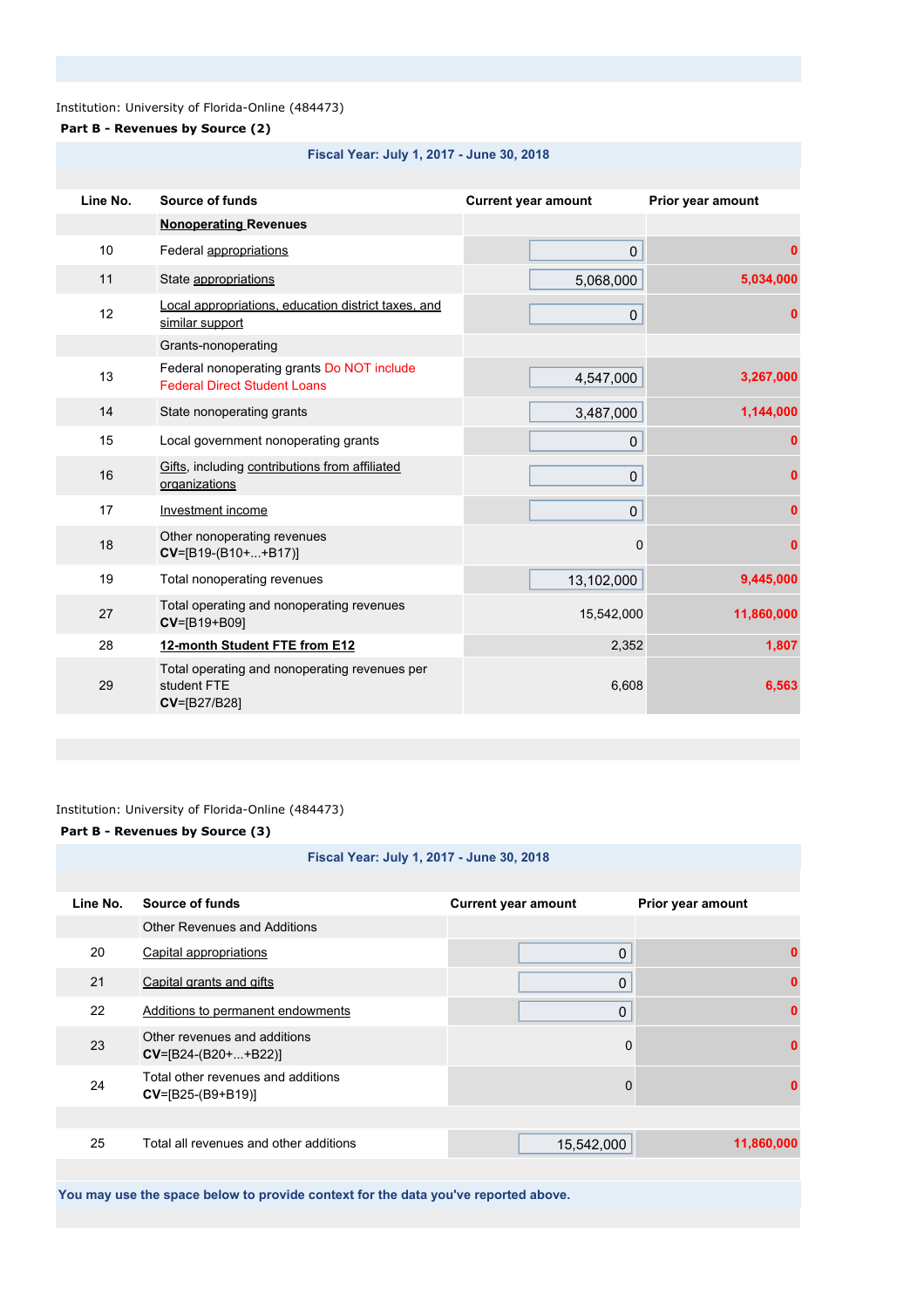#### **Part C-1 - Expenses by Functional Classification**

| Fiscal Year: July 1, 2017 - June 30, 2018 |                                                                                                     |                     |             |                                          |                           |                                                |
|-------------------------------------------|-----------------------------------------------------------------------------------------------------|---------------------|-------------|------------------------------------------|---------------------------|------------------------------------------------|
|                                           | <b>Report Total Operating AND Nonoperating Expenses in this section</b>                             |                     |             |                                          |                           |                                                |
|                                           | Line No. Expense: Functional Classifications                                                        | <b>Total amount</b> |             | <b>Prior Year</b><br><b>Total Amount</b> | <b>Salaries and wages</b> | <b>Prior Year</b><br><b>Salaries and wages</b> |
|                                           |                                                                                                     |                     | (1)         |                                          | (2)                       |                                                |
| 01                                        | Instruction                                                                                         |                     | 9,463,000   | 8,936,000                                | 4,954,000                 | 3,901,000                                      |
| 02                                        | Research                                                                                            | ◈                   | $\mathbf 0$ | 21,000                                   | $\mathbf{0}$              | n                                              |
| 03                                        | Public service                                                                                      |                     | $\Omega$    |                                          | $\mathbf 0$               | 0                                              |
| 05                                        | Academic support                                                                                    |                     | 1,543,000   | 1,981,000                                | 820,000                   | 1,314,000                                      |
| 06                                        | Student services                                                                                    |                     | 1,027,000   | 882,000                                  | 556,000                   | 637,000                                        |
| 07                                        | Institutional support                                                                               |                     | 1,270,000   | 0                                        | $\mathbf 0$               | 0                                              |
| 10                                        | Scholarships and fellowships expenses.<br>net of discounts and allowances<br>(from Part E, line 11) |                     | $\mathbf 0$ |                                          |                           |                                                |
| 11                                        | <b>Auxiliary enterprises</b>                                                                        |                     | 435,000     |                                          | $\mathbf 0$               |                                                |
| 12                                        | <b>Hospital services</b>                                                                            |                     | $\mathbf 0$ |                                          | $\mathbf 0$               |                                                |
| 13                                        | Independent operations                                                                              |                     | 0           | ŋ                                        | $\mathbf{0}$              | n                                              |
| 14                                        | Other Functional Expenses and deductions<br>$CV=[C19-(C01++C13)]$                                   |                     | 5,000       | 375,000                                  | 0                         | 0                                              |
| 19                                        | <b>Total expenses and deductions</b>                                                                |                     | 13,743,000  | 12,195,000                               | 6,330,000                 | 5,852,000                                      |

#### Institution: University of Florida-Online (484473)

#### **Part C-2 - Expenses by Natural Classification**

| Fiscal Year: July 1, 2017 - June 30, 2018 |                                                                                   |                     |                   |
|-------------------------------------------|-----------------------------------------------------------------------------------|---------------------|-------------------|
|                                           | Line No. Expense: Natural Classifications                                         | <b>Total Amount</b> | Prior year amount |
|                                           |                                                                                   |                     |                   |
| $19-2$                                    | Salaries and Wages (from Part C-1, Column 2 line 19)                              | 6,330,000           | 5,852,000         |
| $19-3$                                    | <b>Benefits</b>                                                                   | 1,421,000           | 1,420,000         |
| $19 - 4$                                  | Operation and Maintenance of Plant (as a natural expense)                         | ⊕<br>0              | 0                 |
| $19-5$                                    | Depreciation                                                                      | 0                   |                   |
| $19-6$                                    | Interest                                                                          | 0                   | 0                 |
| $19 - 7$                                  | <b>Other Natural Expenses and Deductions</b><br>$CV=[C19-1 - (C19-2 +  + C19-6)]$ | 5,992,000           | 4,923,000         |
| $19-1$                                    | <b>Total Expenses and Deductions</b><br>(from Part C-1, Line 19)                  | 13,743,000          | 12,195,000        |
| $20-1$                                    | 12-month Student FTE (from E12 survey)                                            | 2,352               | 1,807             |
| $21 - 1$                                  | Total expenses and deductions per student FTE<br>CV=[C19-1/C20-1]                 | $\bigcirc$ 5,843    | 6,749             |

**You may use the space below to provide context for the data you've reported above.**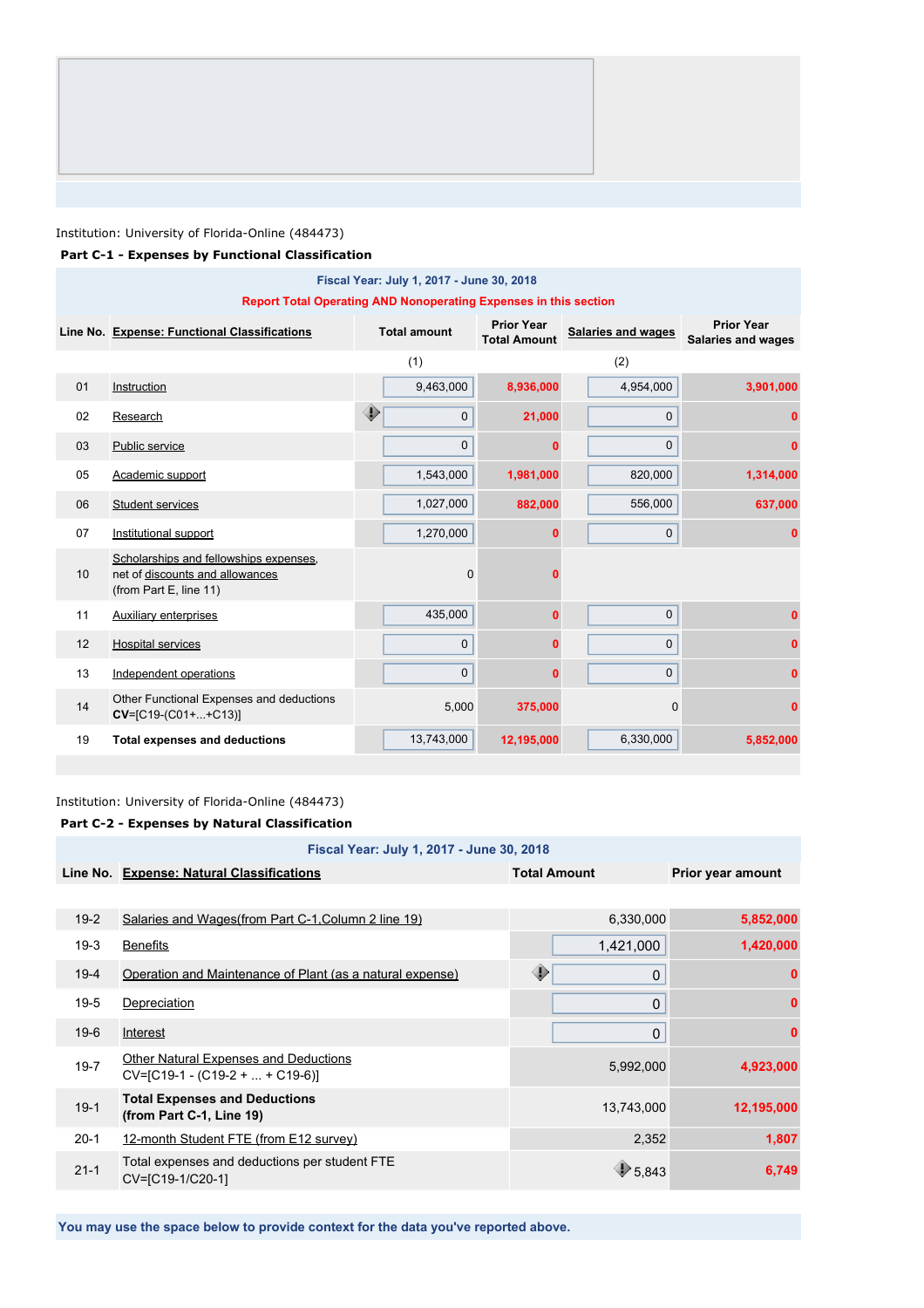#### **Summary**

#### **Finance Survey Summary**

IPEDS collects important information regarding your institution. All data reported in IPEDS survey components become available in the IPEDS Data Center and appear as aggregated data in various Department of Education reports. Additionally, some of the reported data appears specifically for your institution through the College Navigator website and is included in your institution's Data Feedback Report (DFR). The purpose of this summary is to provide you an opportunity to view some of the data that, when accepted through the IPEDS quality control process, will appear on the College Navigator website and/or your DFR. College Navigator is updated approximately three months after the data collection period closes and Data Feedback Reports will be available through the **[Data Center](https://nces.ed.gov/ipeds/use-the-data)** and sent to your institution's CEO in November 2018.

Please review your data for accuracy. If you have questions about the data displayed below after reviewing the data reported on the survey screens, please contact the IPEDS Help Desk at: 1-877-225-2568 or [ipedshelp@rti.org](mailto:ipedshelp@rti.org).

| <b>Core Revenues</b>                 |                        |                                          |                                     |  |
|--------------------------------------|------------------------|------------------------------------------|-------------------------------------|--|
| <b>Revenue Source</b>                | <b>Reported values</b> | <b>Percent of total core</b><br>revenues | Core revenues per FTE<br>enrollment |  |
| Tuition and fees                     | \$1,074,000            | 7%                                       | \$457                               |  |
| State appropriations                 | \$5,068,000            | 33%                                      | \$2,155                             |  |
| Local appropriations                 | \$0                    | $0\%$                                    | \$0                                 |  |
| Government grants and contracts      | \$8,034,000            | 52%                                      | \$3,416                             |  |
| Private gifts, grants, and contracts | \$1,366,000            | 9%                                       | \$581                               |  |
| Investment income                    | \$0                    | $0\%$                                    | \$0                                 |  |
| Other core revenues                  | \$0                    | $0\%$                                    | \$0                                 |  |
| Total core revenues                  | \$15,542,000           | 100%                                     | \$6,608                             |  |
|                                      |                        |                                          |                                     |  |
| Total revenues                       | \$15,542,000           |                                          | \$6,608                             |  |

Other core revenues include federal appropriations; sales and services of educational activities; other operating and nonoperating sources; and other revenues and additions (e.g., capital appropriations, capital grants and gifts, etc.). Core revenues exclude revenues from auxiliary enterprises (e.g., bookstores, dormitories), hospitals, and independent operations. For institutions reporting in Full parent/child relationships, core revenues per FTE enrollment amounts will not be allocated to child institutions.

| <b>Core Expenses</b>    |                        |                                          |                                     |  |
|-------------------------|------------------------|------------------------------------------|-------------------------------------|--|
| <b>Expense function</b> | <b>Reported values</b> | <b>Percent of total core</b><br>expenses | Core expenses per FTE<br>enrollment |  |
| Instruction             | \$9,463,000            | 71%                                      | \$4,023                             |  |
| Research                | \$0                    | $0\%$                                    | \$0                                 |  |
| Public service          | \$0                    | $0\%$                                    | \$0                                 |  |
| Academic support        | \$1,543,000            | 12%                                      | \$656                               |  |
| Institutional support   | \$1,270,000            | 10%                                      | \$540                               |  |
| Student services        | \$1,027,000            | 8%                                       | \$437                               |  |